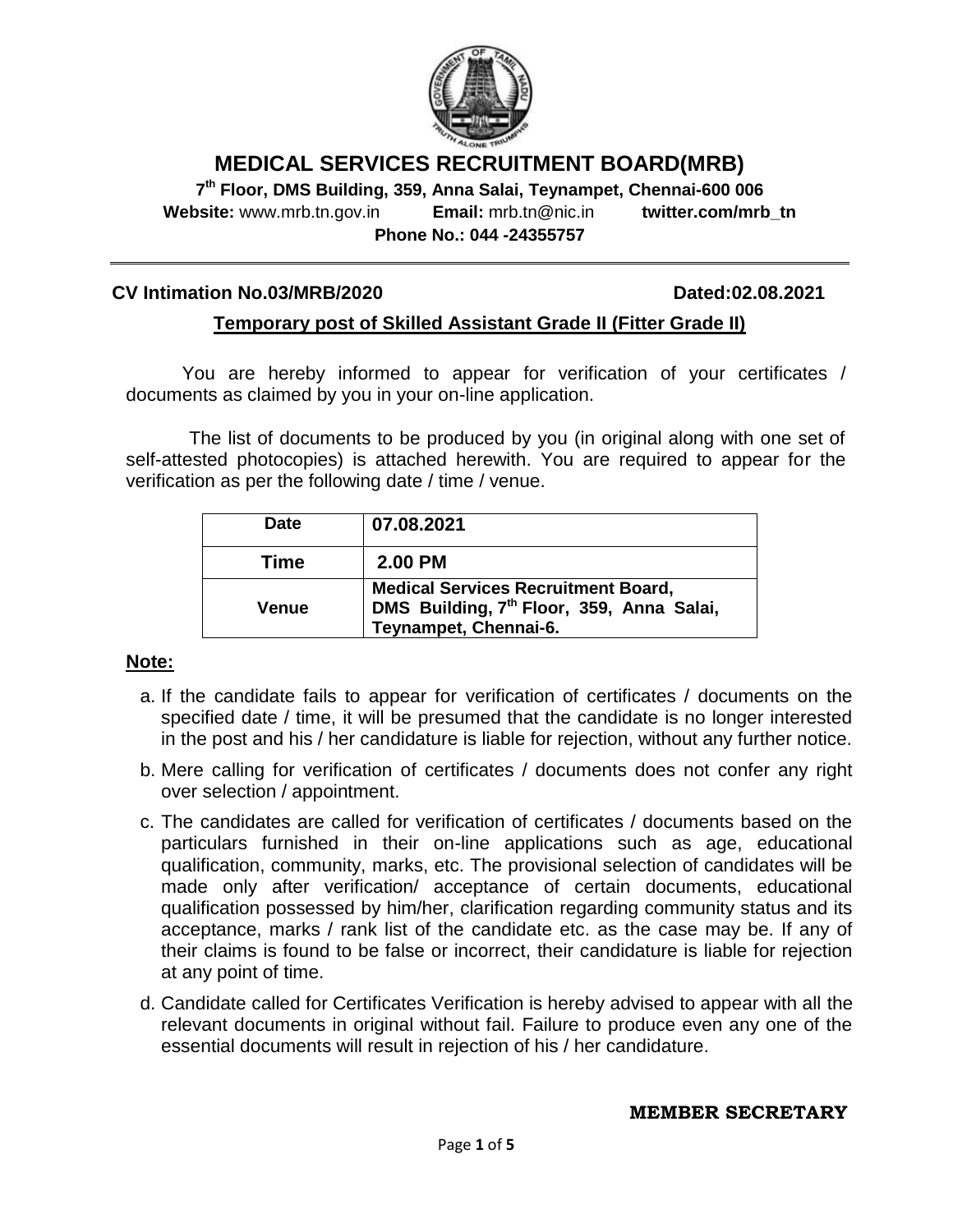# **MEDICAL SERVICES RECRUITMENT BOARD**

**Documents for verification for the post of Skilled Assistant Grade-II (Fitter Grade- II)**

**The following documents (original along with one set of self attested photocopies) are to be produced at the time of certificate verification. [Please arrange and bring the certificates in the same order for easy and quick verification]**

|    | a. Evidence of Date of Birth (Birth Certificate / SSLC)                                                                                                                                                         |  |  |  |
|----|-----------------------------------------------------------------------------------------------------------------------------------------------------------------------------------------------------------------|--|--|--|
|    | b. Evidence and Mark sheet of Educational qualification (SSLC; National Trade<br>Certificate (NTC) in Mechanic (Motor Vehicle); National Apprenticeship Certificate<br>(NAC) in Mechanic (Motor Vehicle) Trade) |  |  |  |
|    | c. Evidence of Tamil qualification (viz., SSLC / HSC / Certificate for having passed the                                                                                                                        |  |  |  |
|    | second class Language Test (Full Test) in Tamil conducted by the Tamil Nadu                                                                                                                                     |  |  |  |
|    | Public Service Commission).                                                                                                                                                                                     |  |  |  |
|    | <b>d.</b> Community certificate from the competent authority (Permanent Community                                                                                                                               |  |  |  |
|    | Certificate)                                                                                                                                                                                                    |  |  |  |
|    | e. Certificate of character and conduct issued by Group A or Group B Officer on or                                                                                                                              |  |  |  |
|    | after 02.08.2021. (Specimen copy enclosed)                                                                                                                                                                      |  |  |  |
|    | f. Certificate of character and conduct issued by the Head of the Institution in which he                                                                                                                       |  |  |  |
|    | / she last studied.                                                                                                                                                                                             |  |  |  |
|    | g. Disability certificate issued by the competent authority (if applicable) as in Annexure                                                                                                                      |  |  |  |
|    | 7A & 7B of the Notification.                                                                                                                                                                                    |  |  |  |
|    | h. No Objection Certificate from the Appointing Authority concerned (if applicable) as in                                                                                                                       |  |  |  |
|    | Annexure 5 of the Notification.                                                                                                                                                                                 |  |  |  |
| i. | Destitute widow certificate as per Annexure 9 of the Notification (if applicable)                                                                                                                               |  |  |  |
| j. | An undertaking and declaration to be submitted as in para 12A and 12B of the<br>notification                                                                                                                    |  |  |  |
|    | k. Two (2) passport size colour photograph (that was used to scan and uploaded in the<br>online application) (with name and application number on the backside).                                                |  |  |  |
| L. | Any one of the photo ID card issued by a Government Authority (other than PAN                                                                                                                                   |  |  |  |
|    | card), depicting the Address for communication or permanent Address furnished in                                                                                                                                |  |  |  |
|    | the online application.                                                                                                                                                                                         |  |  |  |
|    | m. In respect of Ex-Servicemen they have to produce the Discharge Certificate, PPO                                                                                                                              |  |  |  |
|    | No., in case if he is already discharged. If the candidate is a serving personnel to be                                                                                                                         |  |  |  |
|    | discharged within one year from the last date of receipt of the application of the                                                                                                                              |  |  |  |
|    | notification, he has to produce an undertaking given by the candidate in Annexure                                                                                                                               |  |  |  |
|    | 8A & Form of Certificate for serving personnel in Annexure 8B of the notification (if<br>applicable)                                                                                                            |  |  |  |
|    |                                                                                                                                                                                                                 |  |  |  |
| n. | The candidate will also be asked to sign on the printed copy of on-line application<br>(printed copy will be provided to the candidate at the venue)                                                            |  |  |  |
|    |                                                                                                                                                                                                                 |  |  |  |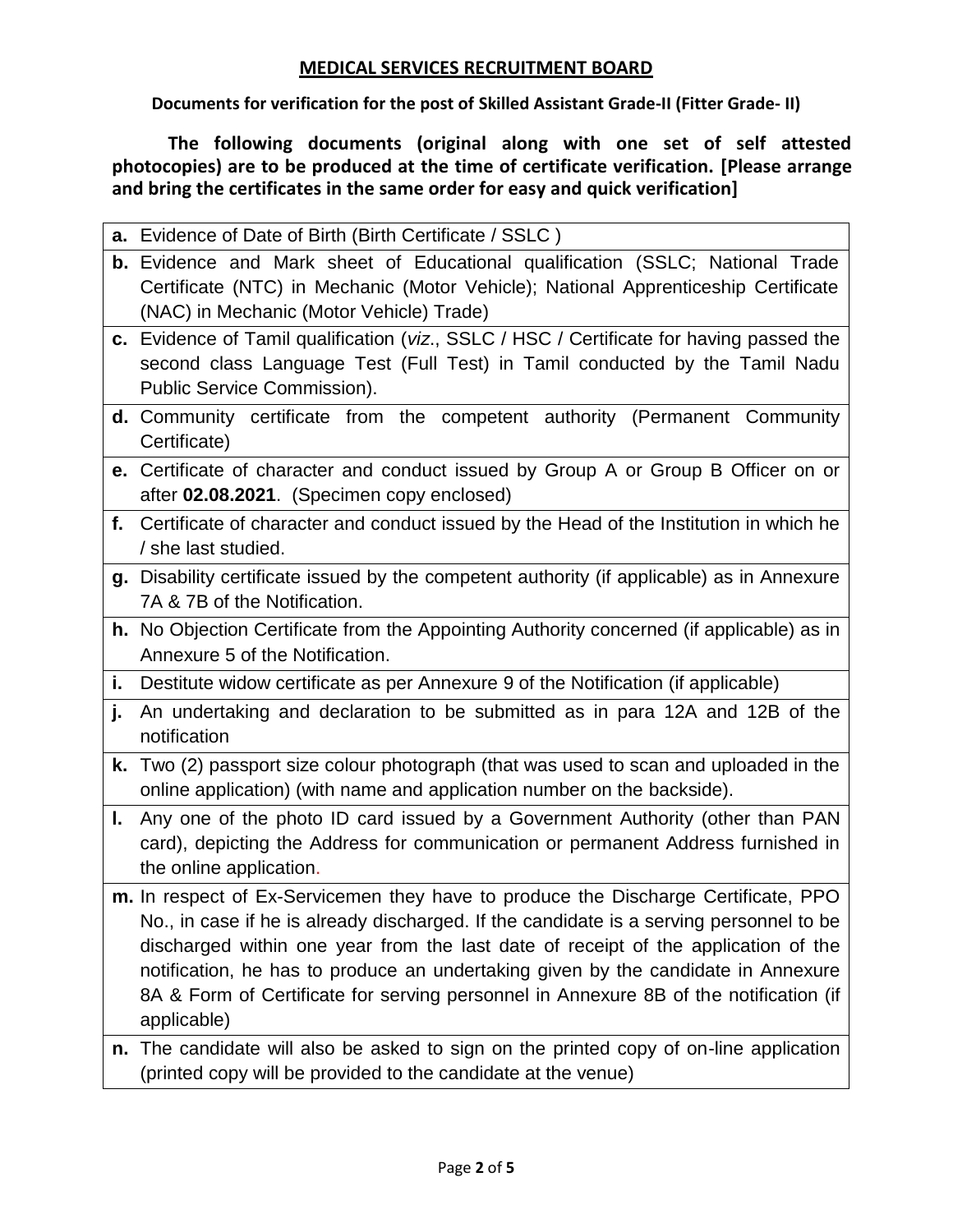# **Specimen Copy of conduct and Character Certificate (to be issued by a Group A or Group B Officer)**

Name of the Certificate issuing officer: Date: Date :

Designation :

Address of Institution :

Phone No.:

E-mail :

# **CERTIFICATE OF CHARACTER AND CONDUCT**

| is known to me for the past  Years (minimum 2 years). His/ Her |  |
|----------------------------------------------------------------|--|
|                                                                |  |

| Photograph<br>of the candidate |  |
|--------------------------------|--|
| Specimen Signature             |  |

Signature :

Full Name :

 Designation : with seal

**(Photograph to be attested by the certificate issuing officer with seal)**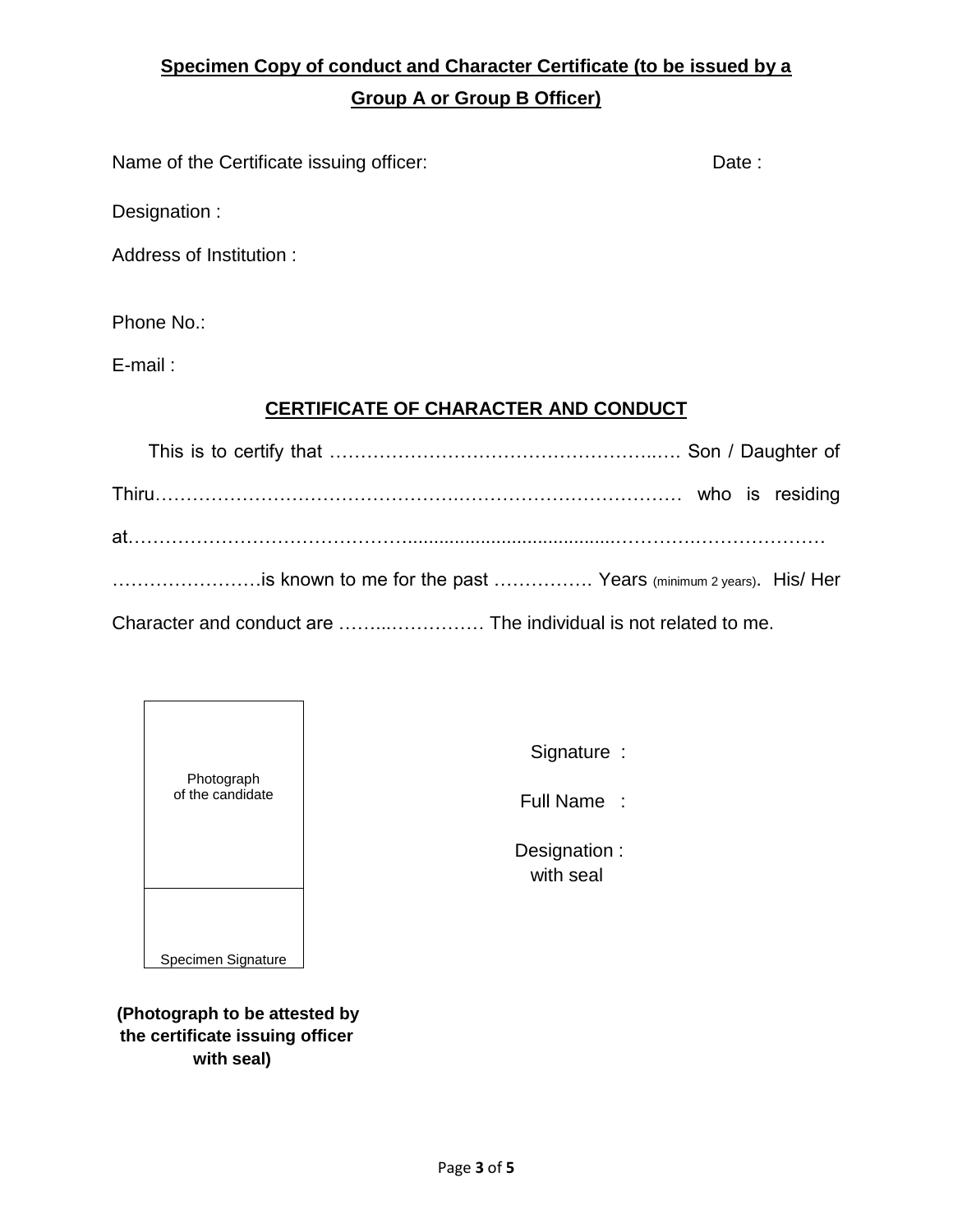### **ANNEXURE – I**

## **GENERAL CATEGORY**

# **LIST OF CANDIDATES CALLED FOR CERTIFICATE VERIFICATION FOR THE POST OF SKILLED ASSISTANT GRADE II (FITTER GRADE II) BASED ON THE EDUCATIONAL QUALIFICATION CERTIFICATES UPLOADED IN THE ONLINE APPLICATION**

| S.NO.          | APPLN.<br>NO. | <b>NAME</b>          | <b>DOB</b> | <b>WEIGHTAGE</b><br><b>MARK OBTAINED</b> | <b>CATEGORY</b> |
|----------------|---------------|----------------------|------------|------------------------------------------|-----------------|
| $\mathbf{1}$   | 305073        | <b>SELVIP</b>        | 22.01.1983 | 57.00                                    | MBC&DNC - W     |
| $\overline{2}$ | 304768        | RUSSEL RAJ M         | 04.06.1970 | 75.83                                    | <b>BC-PH</b>    |
| 3              | 305244        | SUGANYA S            | 09.01.1992 | 70.20                                    | <b>SCA</b>      |
| 4              | 304305        | SANKAR G             | 04.07.1978 | 78.47                                    | MBC&DNC         |
| 5.             | 302104        | ARIVALAGAN A         | 30.01.1987 | 79.48                                    | ВC              |
| 6              | 301808        | KASTHURI MALA RAVI   | 07.08.1999 | 69.70                                    | <b>SC</b>       |
| $\overline{7}$ | 301795        | M.THINAKARAN         | 08.05.1975 | 78.26                                    | MBC&DNC         |
| 8              | 303164        | DHAMODARAN NARAYANAN | 09.06.1977 | 79.47                                    | <b>BC</b>       |
| 9              | 300062        | SASIKUMAR M K        | 30.11.1979 | 78.33                                    | <b>SCA</b>      |
| 10             | 301522        | <b>RAJESH C</b>      | 19.08.1996 | 78.20                                    | MBC&DNC         |
| 11             | 301153        | NAVANEETHAKANI V     | 12.12.1986 | 68.02                                    | <b>SC</b>       |
| 12             | 305223        | MARIAPPAN A          | 26.04.1977 | 79.23                                    | <b>BC</b>       |
| 13             | 300560        | SARAVANAN N          | 18.05.1987 | 79.21                                    | <b>BC</b>       |
| 14             | 304357        | <b>ANANDHAN S</b>    | 17.10.1988 | 78.08                                    | MBC&DNC         |
| 15             | 302511        | <b>GUNA</b>          | 23.06.1999 | 75.50                                    | MBC&DNC-PH      |